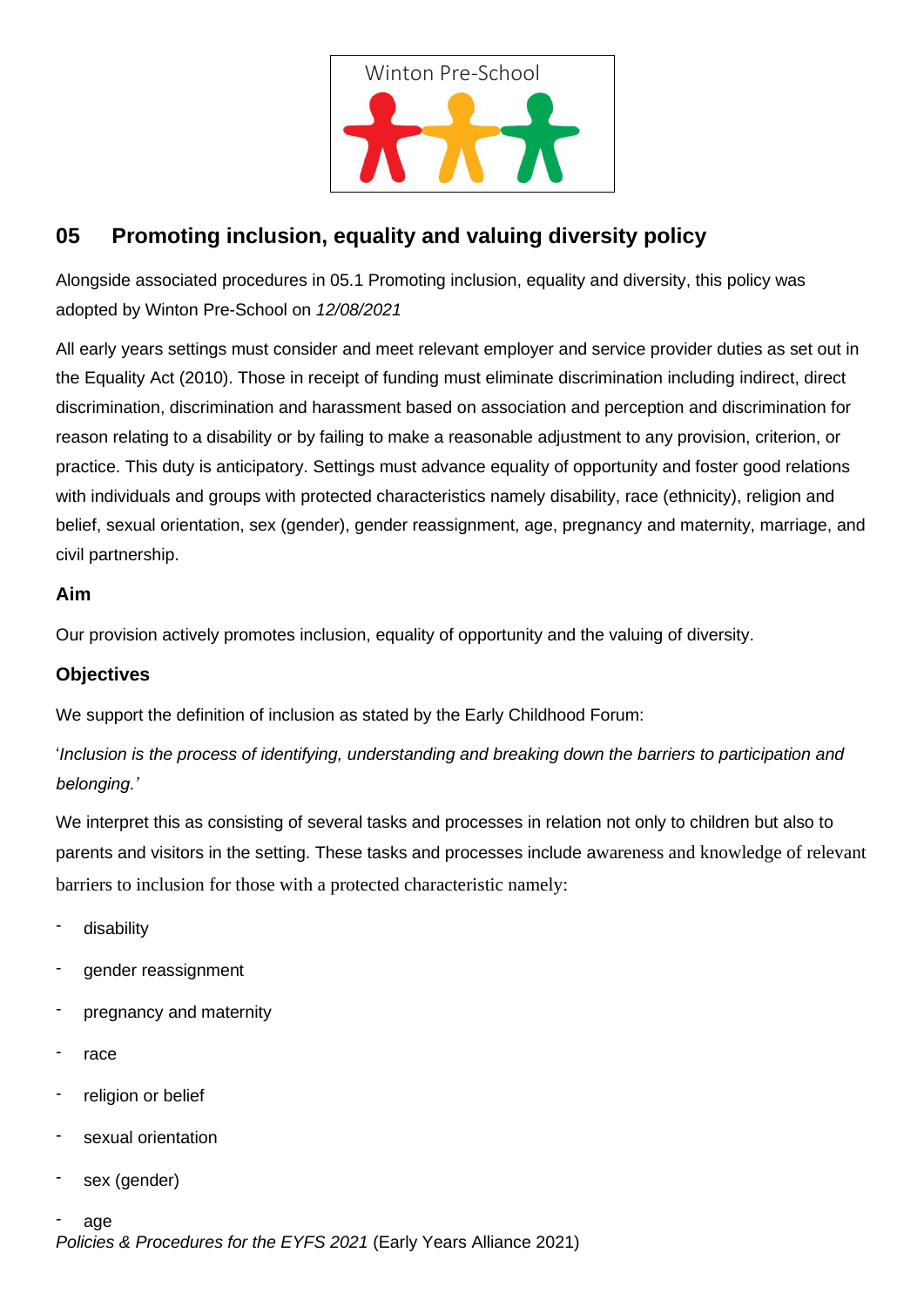

marriage or civil partnership (in relation to employment)

This includes unlawful behaviour towards people with protected characteristics. Unlawful behaviour being direct discrimination, indirect discrimination, associative discrimination, discrimination by perception, harassment, and victimisation (in addition, we are aware of the inequality that users facing socio-economic disadvantaged may also encounter). We will not tolerate behaviour from an adult which demonstrates dislike and prejudice towards groups and individuals living outside the UK (**xenophobia**). This also applies to the same behaviour towards specific groups of people and individuals who are British Citizens residing in the UK.

We promote understanding of discrimination - through training and staff development - the causes and effects of discrimination on both adults and children and the long- term impact of discrimination; the need to protect children from discrimination and ensure that childcare practice is both accessible and inclusive; the need for relevant support to allow children to develop into confident adults with a strong positive selfidentity.

- Developing practice that includes:
	- Developing an environment which reflects the 'kaleidoscope' of factors that can provide settings with a myriad of influences and ideas for exploring and celebrating difference.
	- Ensuring that barriers to inclusion are identified and removed or minimised wherever possible; for example, we complete 01.1b Access audit form.
	- Understanding, supporting and promoting the importance of identity for all children and recognising that this comprises multiple facets which are shaped by a 'kaleidoscope' of factors including British values, 'race'\ethnicity and culture, gender, difference of ability, social class, language, religion and belief, and family form and lifestyle, which combine uniquely in the identity of each individual; for example, we welcome and promote bi/multi-lingualism and the use of alternative communication formats such as sign language, and we promote gender equality while at the same time recognising the differences in play preferences and developmental timetables of girls and boys.
	- Recognising that this 'kaleidoscope' also reflects negative images which may be internalised and negatively affect the development of self-concept, self-esteem, and confidence.
	- Promoting a welcoming atmosphere that genuinely appreciate British values, different cultural and personal perspectives, without stereotyping and prejudicing cultures and traditions on raising children, by always involving parents.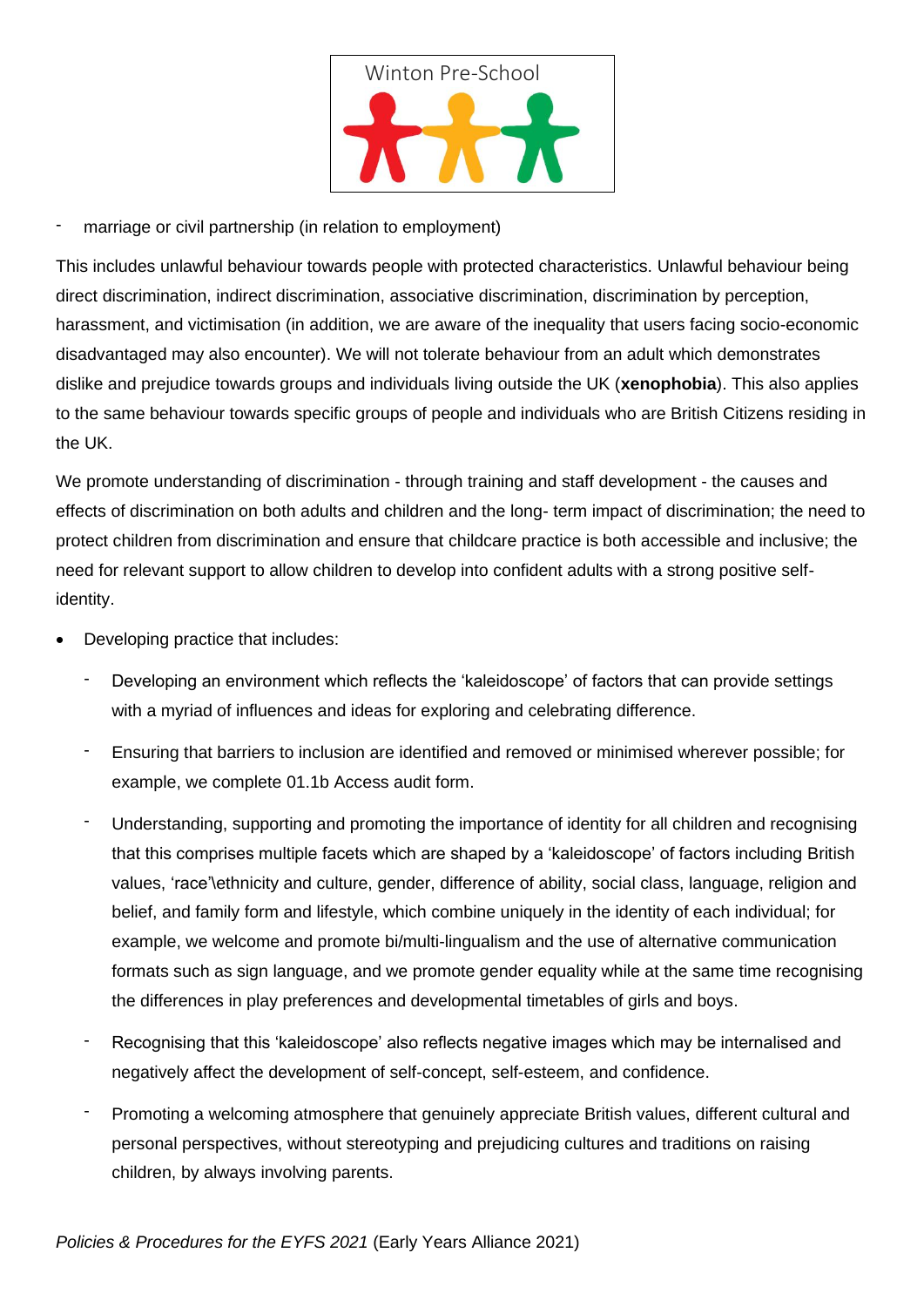

- Promoting community cohesion and creating an environment that pre-empts acts of discrimination so that they do not arise.
- Recruitment of staff to reflect cultural and language diversity, disabled staff, and staff of both genders.
- Addressing discrimination as it occurs from children in a sensitive, age-appropriate manner to ensure that everyone involved understands the situation and are offered reassurance and support to achieve resolution.
- Challenging discriminatory behaviour from parents, staff or outside agencies or individuals that affect the well-being of children and the early years community.
- Creating an ethos within which staff work confidently within a culturally complex environment; learning when to change or adapt practice in the setting and having the confidence to challenge practice (including parental) that is not in the child's best interest, seeking support and intervention from agencies where appropriate.
- Ensuring that practitioners work closely with the Special Educational Needs Coordinator to make sure that the additional needs of all children are identified and met.
- We are aware of anti-discriminatory legislation and able to use it to shape the service and support parents and children against discrimination in the local community, for example, against asylum seekers, the Travelling community and same sex parents.
- We regularly monitor and review our practice including long-term preventative measures to ensure equality such as auditing of provision, formulating an equality plan, applying impact measurements and positive actions. In addition, short term measures such as recognition and assessment of children's additional support needs (e.g. impairment, home language, family hardship, specific family beliefs and practices), day-to-day activities, provision of suitable support and resources, activity programme and curriculum., assessment, recognition of special educational needs and developing inclusive relationships.

## **Legal references**

General Data Protection Regulation 2018

Children and Families Act 2014 Part 3

Special Educational Needs and Disability Code of Practice 2014

Disability Equality Duty 2011

*Policies & Procedures for the EYFS 2021* (Early Years Alliance 2021)